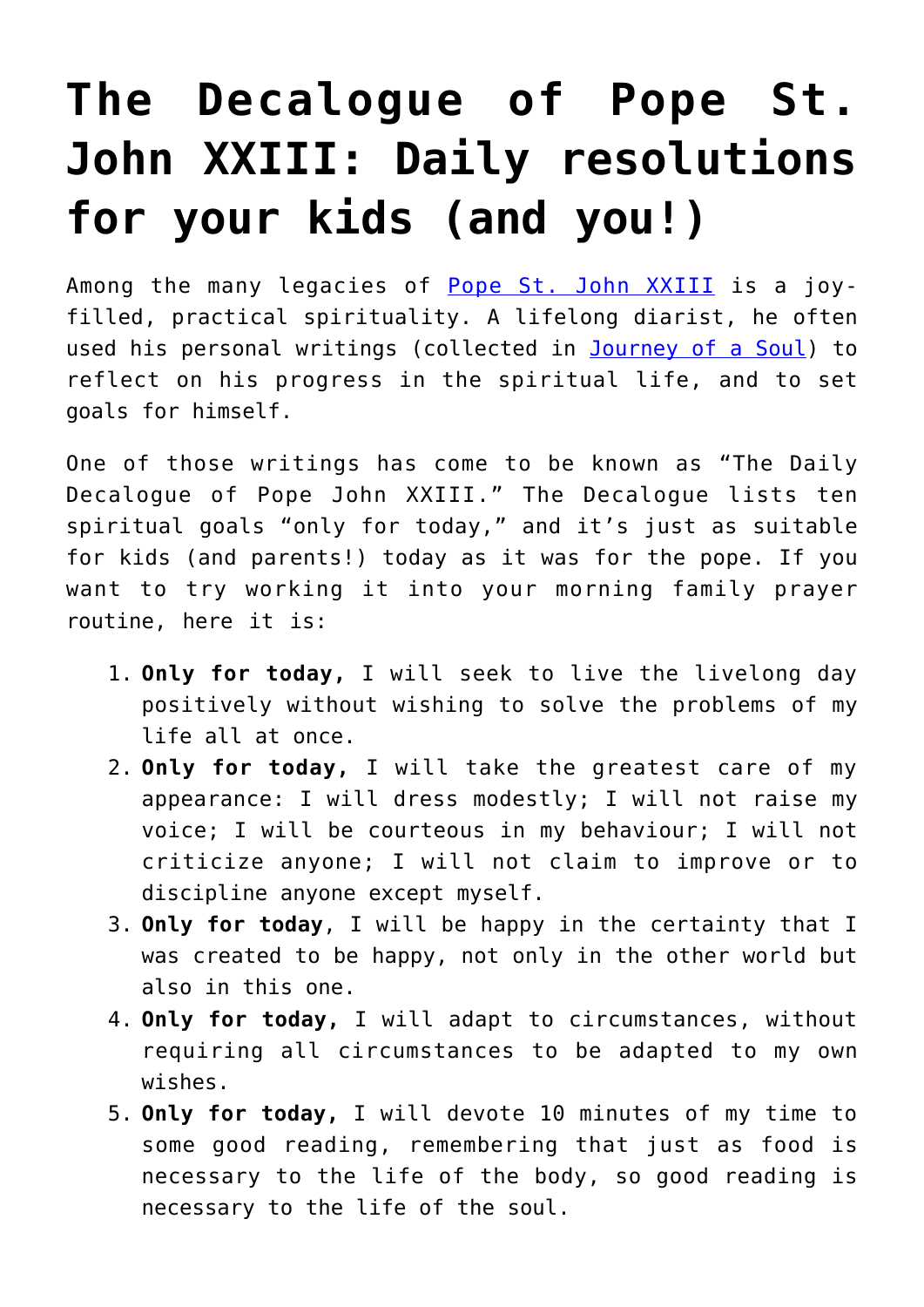- 6. **Only for today,** I will do one good deed and not tell anyone about it.
- 7. **Only for today,** I will do at least one thing I do not like doing; and if my feelings are hurt, I will make sure that no one notices.
- 8. **Only for today,** I will make a plan for myself: I may not follow it to the letter, but I will make it. And I will be on guard against two evils: hastiness and indecision.
- 9. **Only for today,** I will firmly believe, despite appearances, that the good Providence of God cares for me as no one else who exists in this world.
- 10. **Only for today**, I will have no fears. In particular, I will not be afraid to enjoy what is beautiful and to believe in goodness. Indeed, for 12 hours I can certainly do what might cause me consternation were I to believe I had to do it all my life.

In a [2006 homily](http://www.vatican.va/roman_curia/secretariat_state/card-bertone/2006/documents/rc_seg-st_20061011_john-xxiii_en.html), Cardinal Bertone beautifully summed up his reflection on the Daily Decalogue in this way:

*To conclude: here is an all-embracing resolution: "I want to be kind, today and always, to everyone". In this way, we can put Pope John's hope for every Christian into practice: "Every believer in this world must be a spark of light, a core of love, life-giving leaven in the mass: and the more he is so, the more he will live, in his innermost depths, in communion with God."*

Keep in mind that "Good Pope John" developed these goals in response to his deep reflection on his own life and spiritual needs. If you pray the Daily Examen with your kids, you might challenge them to develop their own "Daily Decalogue."

## **Pope St. John XXIII fast facts**

**Name:** Angelo Giuseppe Roncalli **Date of birth:** Nov. 25, 1881